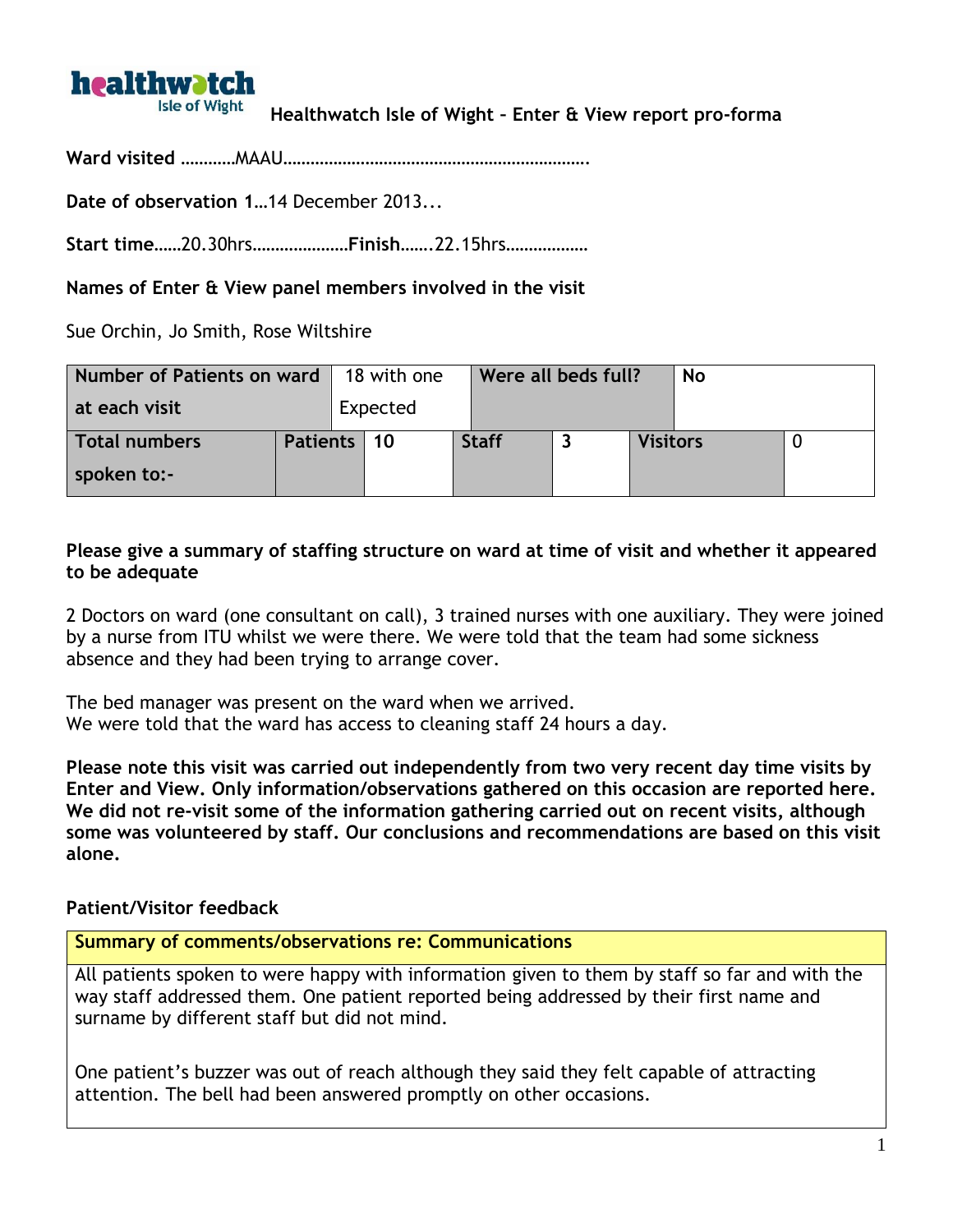Most patients were happy with information they had been given but one patient reported 'I've never spoken to the staff about what is happening to me – I don't really know but I hope to go home in a few days'

Whilst we were present, the staff member who had just arrived from ITU approached one patient and did not know they were hard of hearing.

**Summary of feedback re: Care**

All patients spoken to reported that they were very happy with the care they had received. One patient was concerned for the dignity of another patient. They told us that they felt uncomfortable and embarrassed when another patient had been 'showing all their bum yesterday on the ward, but luckily [they] didn't seem aware'. The staff talked to us about how they had dealt with this incident by moving the second patient into a more private area to maintain their dignity.

One patient was pleased to have someone to talk to as they had no visitor and was unlikely to have anyone soon.

**Summary of feedback re: practical assistance/aids**

One patient had their own walking stick, no other aids were observed on this visit.

**Summary of feedback re: mealtimes**

Everyone we spoke to seemed happy with their food. One patient whose sandwiches had been placed beside the bed, said they really did not want to eat as they had only just been admitted and felt too ill.

Food was delivered on time and was hot and reported to be quite nice although one patient felt the portions could be a little bigger.

Staff reported they use red serviettes and beakers with red tops to signify which patients will need help with eating and drinking.

**Summary of feedback re: hydration**

Water is available in jugs and hot drinks are available. Drinks were placed within reach and the cups were good. Two handled mugs or drinking vessels with spouts were available if needed. We were told by the nurse in charge that water is checked on the 2 hourly rounds and re-filled if needed. We observed staff on duty taking drinks round while we were there.

Beakers with red tops are provided where patients require help to drink. One patient reported they were pleased to have this option as they could not move much from a 'propped up' position and the beaker enabled him to drink with ease.

**Summary of feedback re: discharge from hospital**

Patients seemed generally well informed about their discharge, where appropriate, although one clearly knew nothing.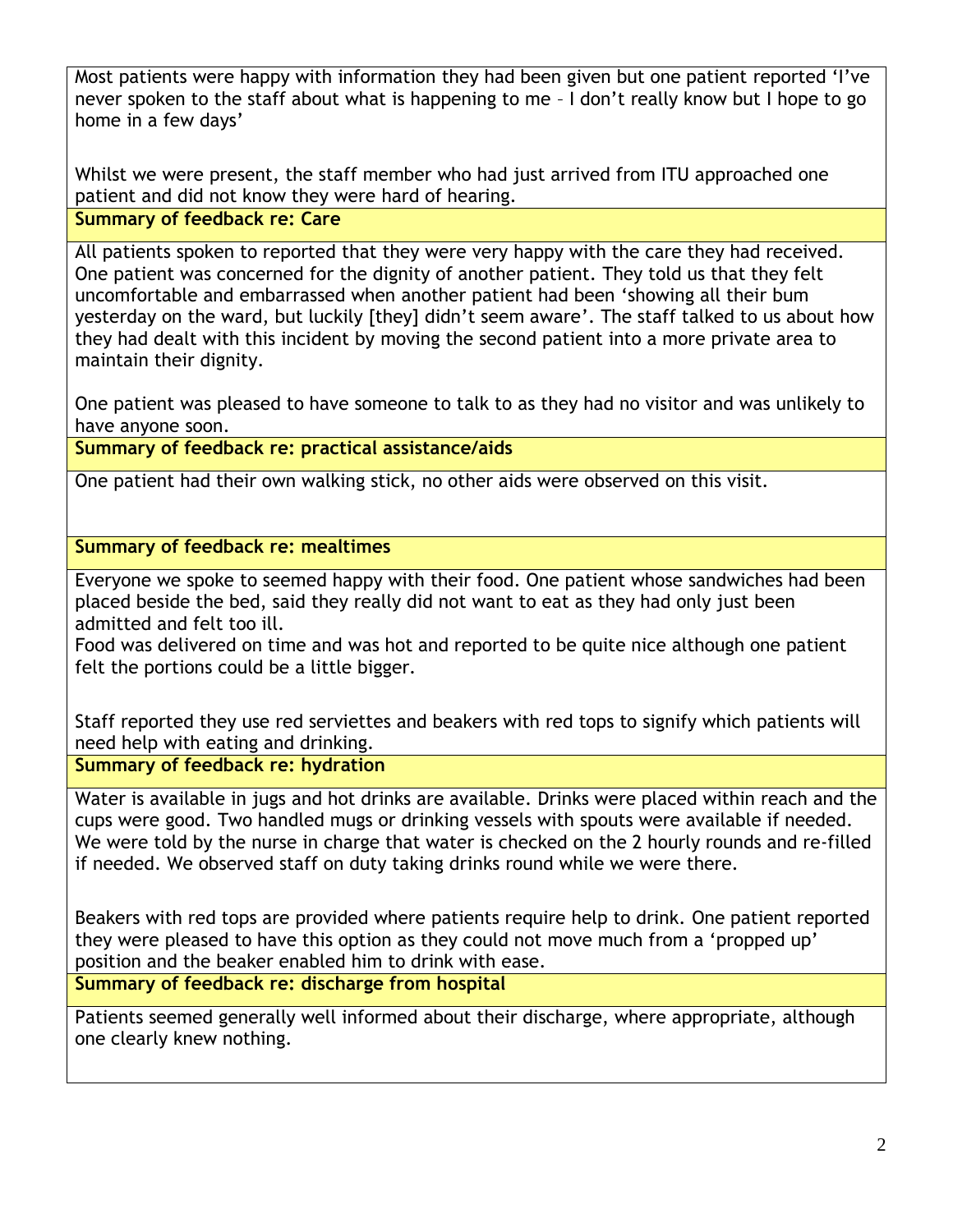## **Observations / questions for staff**

#### **Summary of communication**

The notice board system was explained to us in some detail. We were able to see how different coloured pins or card could be attached next to names to identify different needs and information about patients, i.e. 'nil by mouth' the name of ward the patient is going to, cleaning of beds etc. This does depend on staff remembering to change details as soon as possible. One patient left the ward whilst we were there and the board had not been changed.

In addition to information received on a previous visit we were told that the 'Patient's Panel' had requested that no first names or initials be displayed on the ward.

The nurse in charge, explained they always try to move patients before 22.00 hours to free up beds for new admissions during the night. They try to work with the bed managers 'so as not to overload Colwell ward with confused patients all at once' – 'to share workload'.

We were told that staff are encouraged during quiet times to go and talk to patients and night and day staff are asked to work different shifts occasionally to encourage team work and break down barriers. The nurse in charge said that they missed having time to talk to patients and getting to know them a bit better but there never seemed to be any time now.

The nurse in charge told us they give patients a choice of drinking vessels but try to use cups if they can.

**Summary of Personal Hygiene Support** 

We were informed that there are two hourly rounds where staff will help when required to do so. They check on patients' comfort and needs at this time. Most patients move from the unit within 48 to 72 hours. As a result, there are no plans for longer term care. We were told that care planning commences here and is then passed on to the relevant ward or indicates changes needed at home or a referral to Adult Social care. We were told that during busy times rounds could be slightly later than planned.

**Summary of support at mealtimes/with drinking**

There is a system in place to identify those who need help and one patient was pleased to have been given a beaker with a spout.

### **Summary of physical environment**

#### **Reception area**

The area was not busy during our visit. One large item of equipment arrived and because of the cramped conditions we all had to move out of the way. There are no admin/clerical staff working at night. The Trust told us that 'All HCAs in the unit are trained on the admin systems and there is an additional twilight HCA to help with admin.'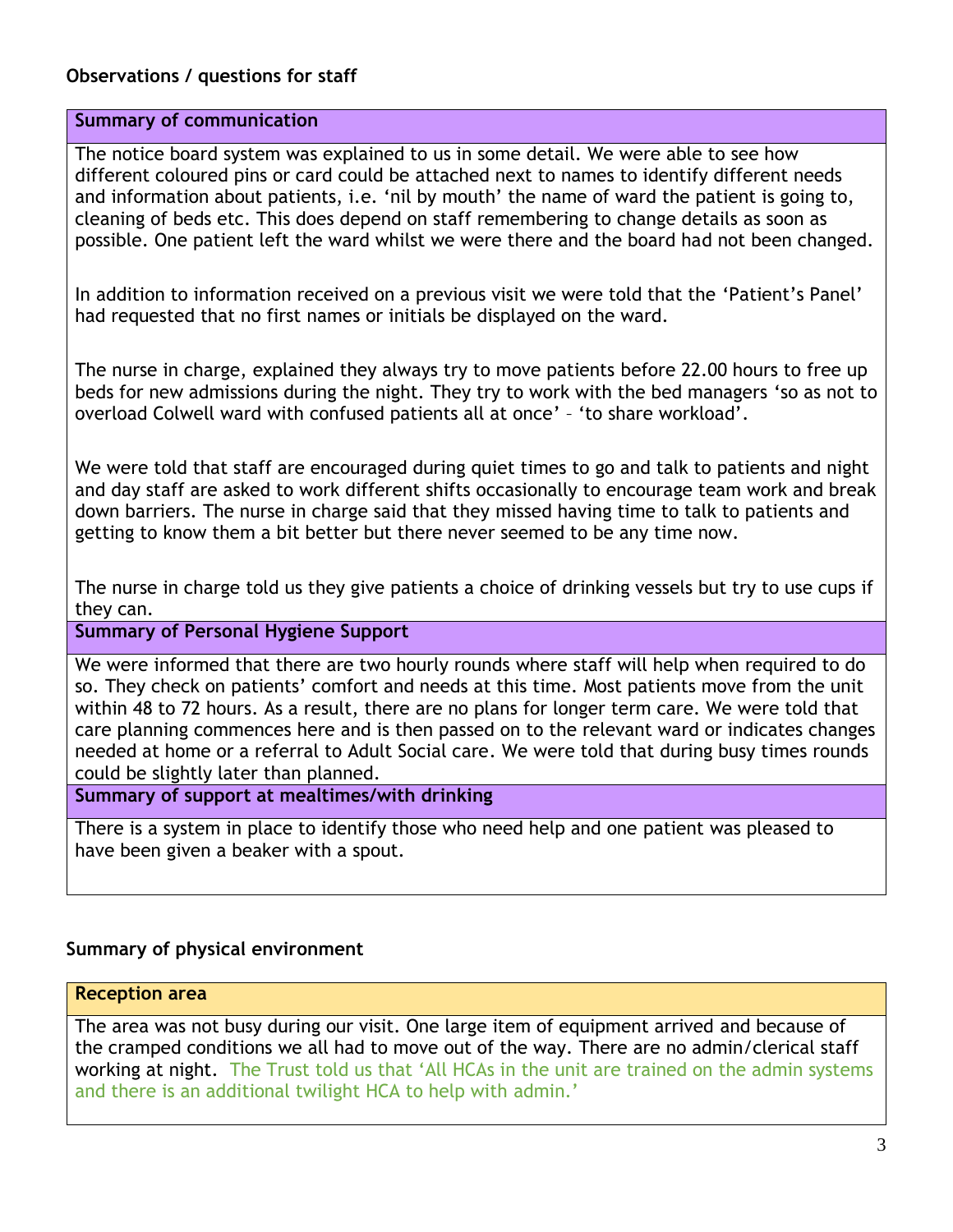The plans for the new unit are in the very small office and we were shown them. Two drinks trays had been left in the hall way.

# **Staff identification**

Nursing staff had yellow identification badges.

There was a board on the wall with staff details. One member of our team found it difficult to read and understand who was on duty or their roles. It was changeover time when we arrived. One member of staff was dressed in dark green with no identifying badge and our team member did not know her position or role. We understand that everyone will soon have badges.

The Trust told us: 'we are currently consulting with staff on uniforms where it is envisaged that fewer types of uniforms will make it easier for staff to be recognised. Ward staffing boards are on order. These make it clear how many staff are actually on duty'.

# **Ward facilities**

Ward facilities are generally good within the constraints of the layout. There is one large ward and then smaller rooms. We were told that to avoid having a mixed sex ward they sometimes have to move all the beds around and this can take 2 hours. In addition to the staff time, this can cause distress and confusion for patients. Some patients can be moved 4 or 5 times during their stay. Staff are very pleased to be involved in the planning for the new unit which should have some single ensuite facilities and some smaller 2 bedded and 4 bedded wards rather than the 10 bedded wards at present.

On the main ward and the nearest bay there were some items in front of the fire exits. When we spoke to the Sister she explained they had just had fire assessors in to assess the risk as they would be unusable anyway because of work being carried out outside. This exit was no longer in use. However, the fire exit sign was still above the door and there was no way of telling that this was the case.

The Trust told us that since the visit, this has now been resolved.

One other fire exit had a rubbish bin in front partially blocking it.

Although one bed bay had a new clean bed ready, there were 4 items of debris on the floor. We informed the sister before leaving.

There are plenty of bins available for various waste materials with smaller ones in bathrooms. All used different colours for identification. Toilets looked at were clean.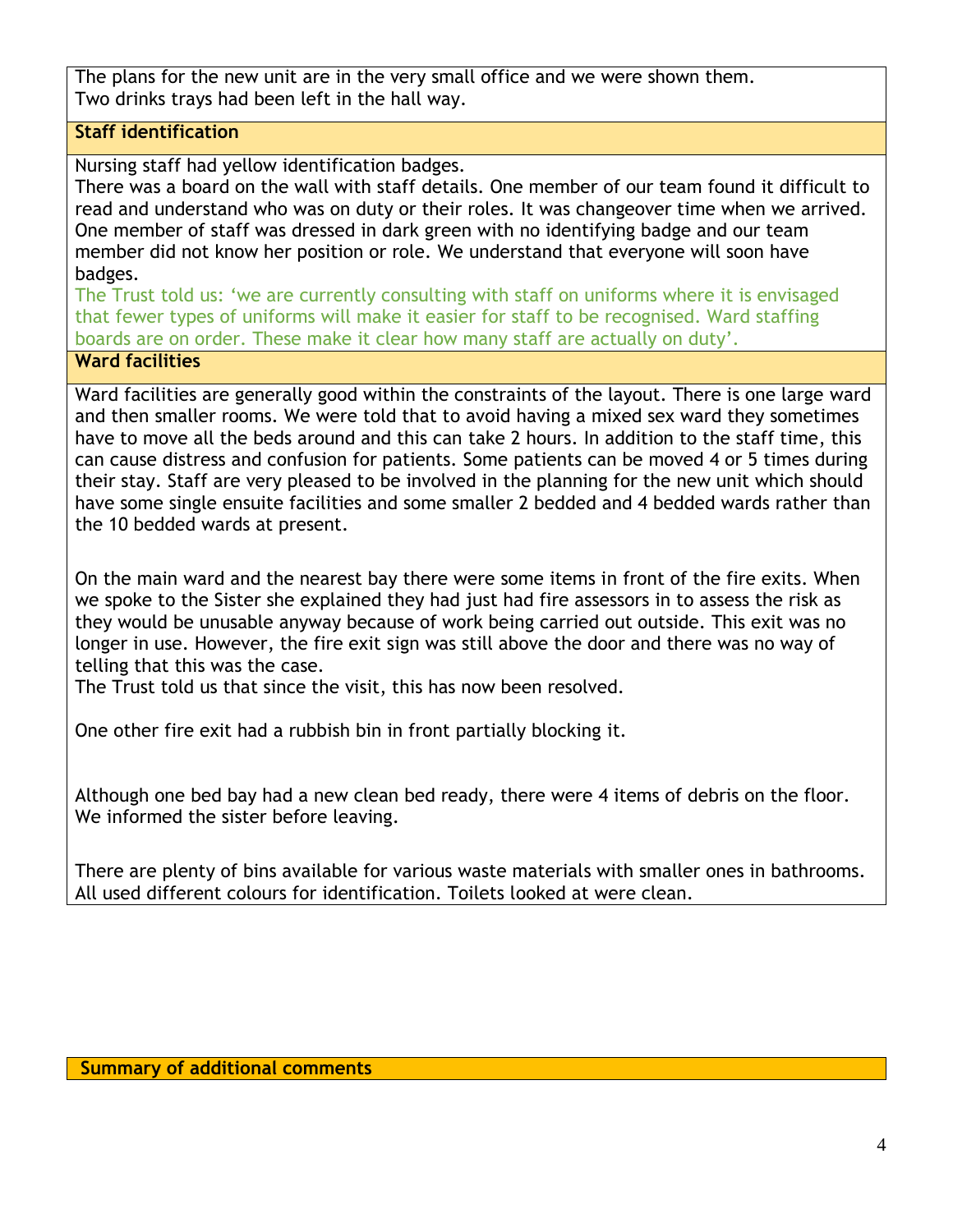When we spoke to the Sister about the patient who had part of their body exposed, the sister and another staff member were clearly embarrassed about the incident. The nurses reported that the version of events offered by the patient was different to the one they remembered. They told us that eventually the patient was moved to a two bedded bay in an attempt to protect both their own and other patients' privacy. The Nurse in charge reported they had had difficulty weighing up the needs of everyone on the ward including that patient.

The staff were friendly, welcoming, open to feedback and seemed transparent.

### **Conclusion**

The reception area is too cramped with too much on the walls. The notice board for patients' information is quite small and not highly visible and the ward layout is unsuitable. We are concerned about the amount of time taken to move patients around, the confusion to both patients and staff when this has to happen. What we saw matched with several pieces of independent feedback we had received about patients being moved from bed to bed in a relatively short period.

Generally patients seem happy with their care but there appear to be important areas which could be improved by more attention to detail and talking to patients. These include drinks and buzzers being within reach/sight and every patient being kept informed about their current situation and possibilities for the immediate future.

It was unfortunate that two fire exits had been deemed unusable, especially as one of them is quite a long way from any other exit. The fact that one of the remaining fire exits had a bin in front of it was also worrying.

### Comments from The Trust:

We have now had a tidy up of the notice boards. This will be done more frequently to make sure we have the most up to date information. The notice boards are currently being replaced with much bigger boards. We will also be introducing electronic screens for information. Regarding the movement of patients around the ward: 'This is regrettable. Clinical decisions always guide the reasons for moving patients. It is very difficult when the gender of patients coming to the hospital cannot always be determined.'

#### **Recommendations**

1. All staff should be encouraged to talk to patients in more detail. We feel this would lead to patients' choices being better known and respected, as far as possible. Patients would perhaps hear about their future in terms of treatment, ward movements or discharge earlier and also feel more comfortable to talk and ask questions.

The Trust said: 'We fully support this recommendation'.

2. Staff to be encouraged to take check regularly with regard to placement of drinks and alarms.